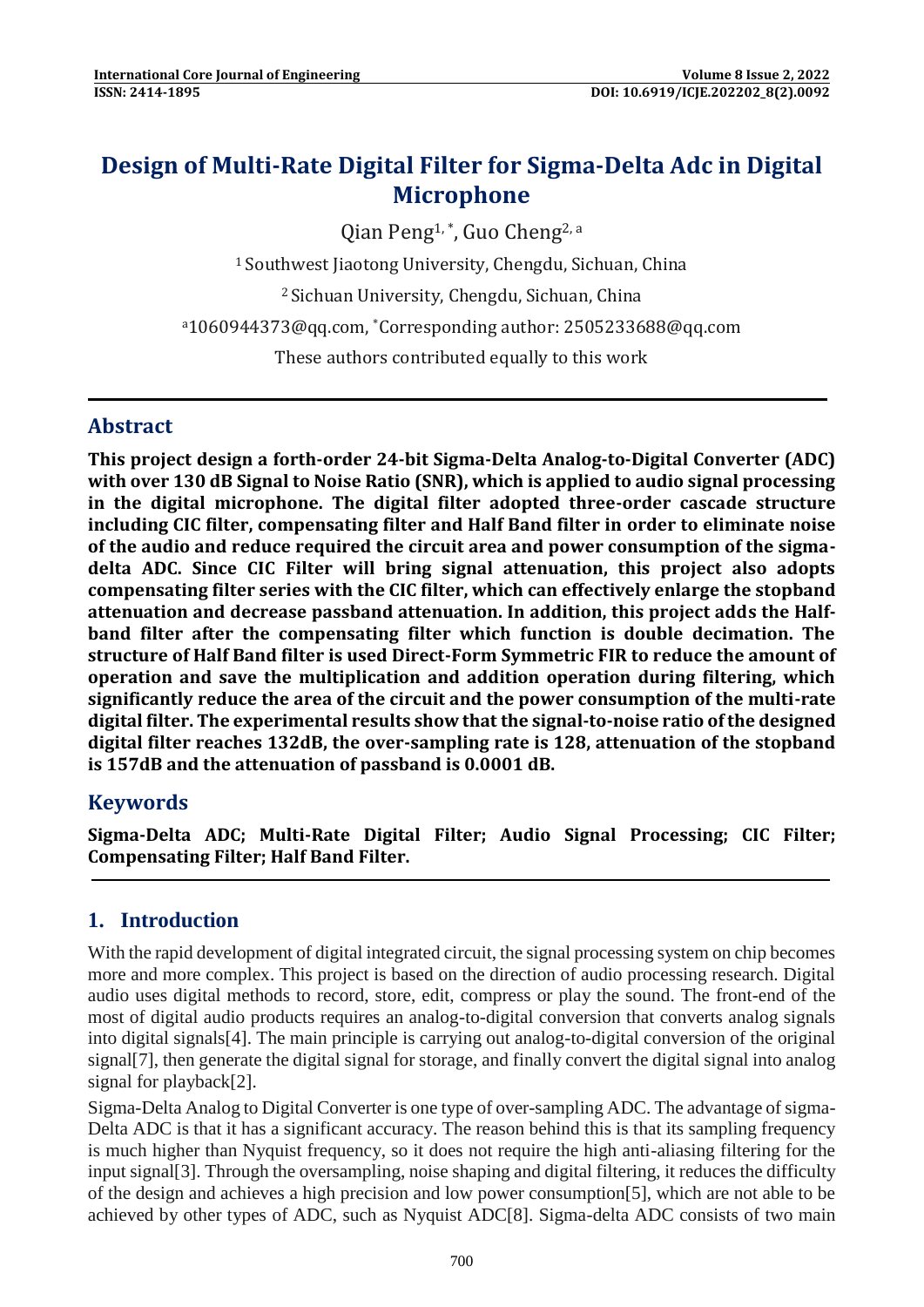parts, which are modulator and digital decimate filter respectively[1]. The working principle is oversampling the input signal firstly, then send this sampled signal into the digital filters for processing, and finally get the ideal signal. Digital filters in sigma-delta ADC plays the most important role in clutter removal and noise elimination.

In the 1990s, Norsworthy, Schirier and Berkeley et al. constructed single-loop 1-bit quantization, multi-loop MASH structure and single-loop multi-bit quantization sigma-Delta ADC structure in different ways, and had carried out system modeling, circuit realization and characteristic estimation for them[10]. Meanwhile, 14-bit effective accuracy ADC was achieved with the second-order singlering structure[10].

However, the signal-to-noise ratio(SNR) of digital microphones on the market is usually below 100dB, which results in a significant reduction in audio quality[11]. In the field of IC, the development of 24-bit high-precision ADC with signal-to-noise ratio above 100dB has always been a research hotspot. Based on the implementation method and design framework of common Sigma-Delta ADC[15], this topic will complete the design of a multi-rate digital filters with SNR greater than 100dB for digital microphone based on a 24 bit sigma-delta ADC modulator. The objectives of this project are designing the combination of digital filters to compose the appropriate multi-rate digital decimation filters and carrying out the MATLAB simulation.

#### **2. The Modulator of Sigma-Delta ADC**

Sigma-delta ADC consists of two parts, which are modulator and digital decimation filters respectively[12]. The role of the modulator is sampling the audio signal and noise shaping, then convert the analog signal convert into a digital signal. This project focus on designing a appropriate multi-rate filter based on the modulator which have been designed, in order to filter out the noise outside the frequency band and reduce the quantization noise of the system[13]. Finally, it is able to further improve the SNR and make the accuracy of the ADC reach the ideal 24 bits.

This project used the fourth-order Sigma-Delta modulator, which is the interface circuit of the fourthorder capacitive micro-accelerometer. The structure of the modulator is shown below:



**Fig. 1.** The structure of fourth-order Sigma-Delta modulator

The input analog audio signal is set as 250 Hz. After processing by the modulator, it is able to output a 1-bit digital signal. The cut-off frequency is 1 kHz, the oversampling rate is 128, and the oversampling frequency of the output signal from the modulator is 2.048 MHz. The signal is then further processed by the digital filters connected behind the modulator.

After the audio signal being output from the modulator with high sampling rate, digital decimation filters are needed for the signal to experience down-sampling processing. The reduction of the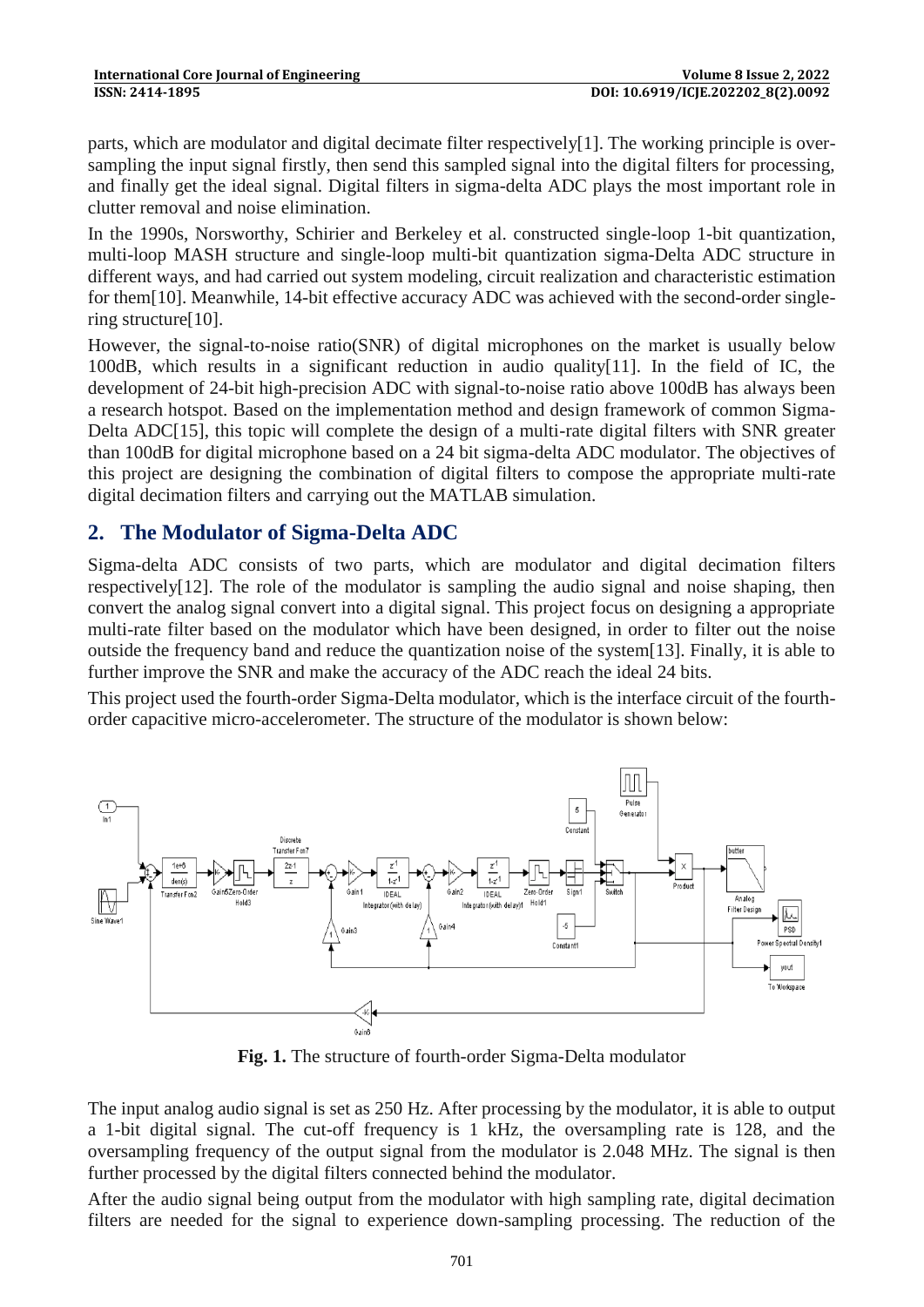sampling rate not only reduces the frequency of operation per unit time, but also reduces the power consumption of the digital circuit. Moreover, the digital filters are also able to filter out the noise outside the frequency band. However, the modulator does not decrease the total energy of the noise. The noise in the signal band is transferred to the sampling frequency. Therefore the digital decimation filters are able to remove the noise in the high frequency part to improve the SNR. Finally, the digital filters also play a vital role of an anti-aliasing. Because the modulator will extract quantization noise in the frequency band, digital decimation filters need to execute the anti-aliasing processing. In conclusion, the design of digital decimation filters directly affects the SNR, power consumption, and area of the sigma-delta ADC. So it is significant to design the appropriate digital decimation filters.



**Fig. 2.** The input signal with 250 Hz





# **3. Practical Design Procedure and MATLAB Simulation**

The design of digital filters is generally divided into two categories, which are single-stage digital filter and multi-stage cascade digital filter respectively. In this project, the digital filter is constructed in multi-stage cascade in order to obtain the smaller passband attenuation of the filter, the larger stopband attenuation, and less narrow belt of transition. This project consists of CIC filter, compensating filter and Half Band filter. A diagram of the digital filter is shown below: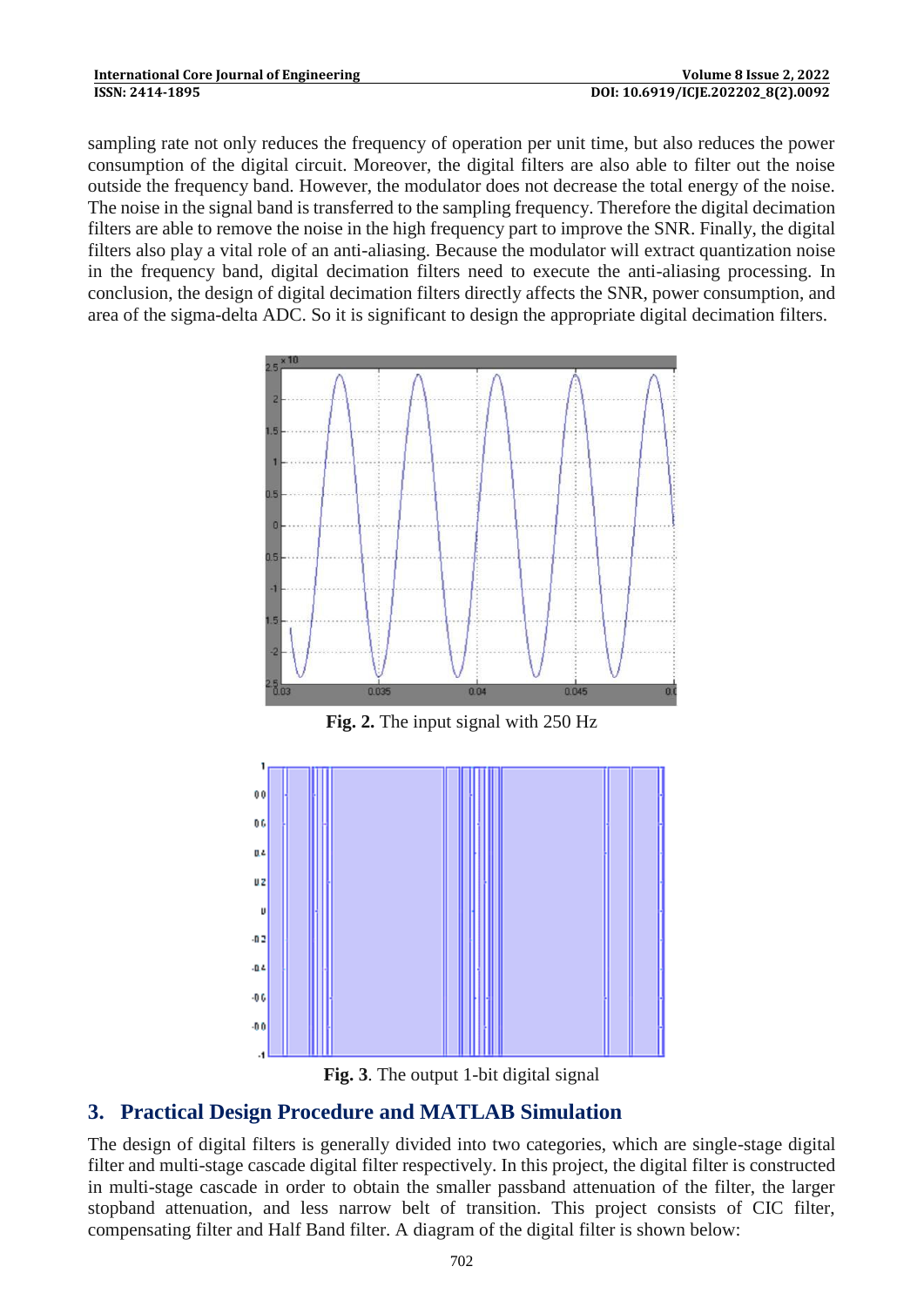**Fig. 4.** The structure of multi-rate digital filter

In this structure, the first stage is CIC filter, which is used to filter high frequency signals with low resource occupancy in order to decrease the consumption. The second stage is the compensating filter, which has the function of double decimation and amplitude compensation. The third stage is the Half Band filter, which is used for double extraction with excellent performance of filtering. The multirate filter with this structure can effectively improve the accuracy and decrease the power consumption. The flow chart of ideal digital filter is as follows:



**Fig. 5.** The structure of ideal multi-rate digital filters

The first step of the digital filter design is to determine the structure of CIC filter. In this project, as a fourth-order modulator is designed, according to the design law of filters, the order of CIC filter K $>=$ L+1, so the fifth-order CIC filter (K = 5) is adopted. The input signal frequency is 250Hz, the sampling frequency is 2.048 MHz, and the over-sampling rate is 128. According to the above conditions, the transfer function of the CIC filter is:

$$
H(Z) = \left(\frac{1}{32}\right) \frac{1 - Z^{-32}}{1 - Z^{-1}}\tag{1}
$$

The CIC filter designed in this project adopts the structure of Integrator + Decimator + differentiator, which used Noble identical equation that assemble the differentiator behind decimator, and the structure diagram is shown as follows:



**Fig. 6.** The structure of CIC filter

In this structure, the signal is filtered for the first time through an integrator, then sampled down in the decimation, and finally filtered for the second time through a comb filter. In this way, the comb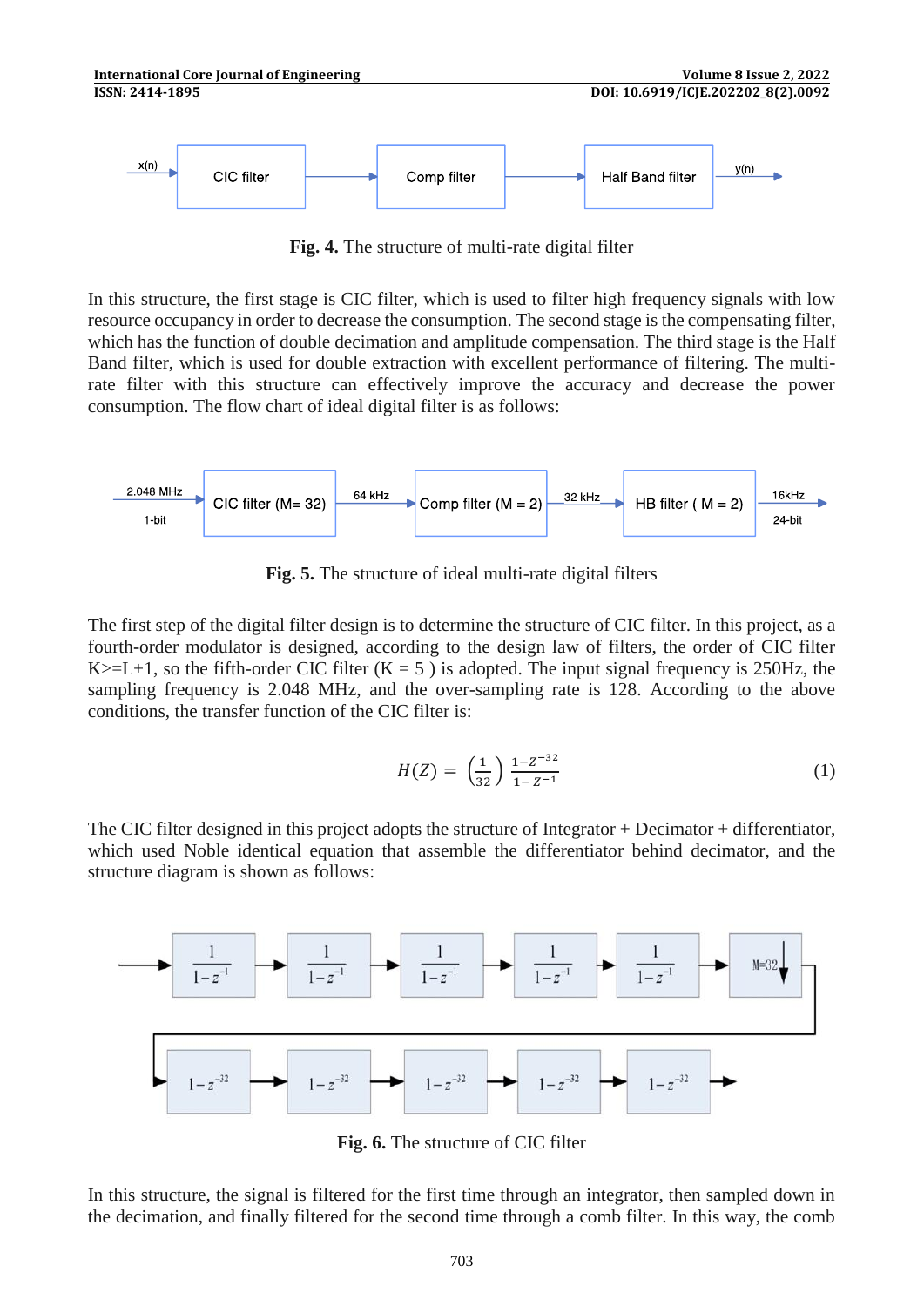filter will operate at the frequency which has been in down-sampling, which can effectively reduce the amount of computation in order to decrease the power consumption. The structure of CIC filter composed of specific Integrator unit and Comb filter unit is shown as Fig. 7.



**Fig. 7.** The specific structure of CIC filter

The magnitude response of this fifth-order CIC filter by MATLAB simulation is shown in Fig.



**Fig. 8.** The frequency spectrogram of fifth-order CIC filter ( $M = 32$ )



**Fig. 9.** The attenuation at the passband edge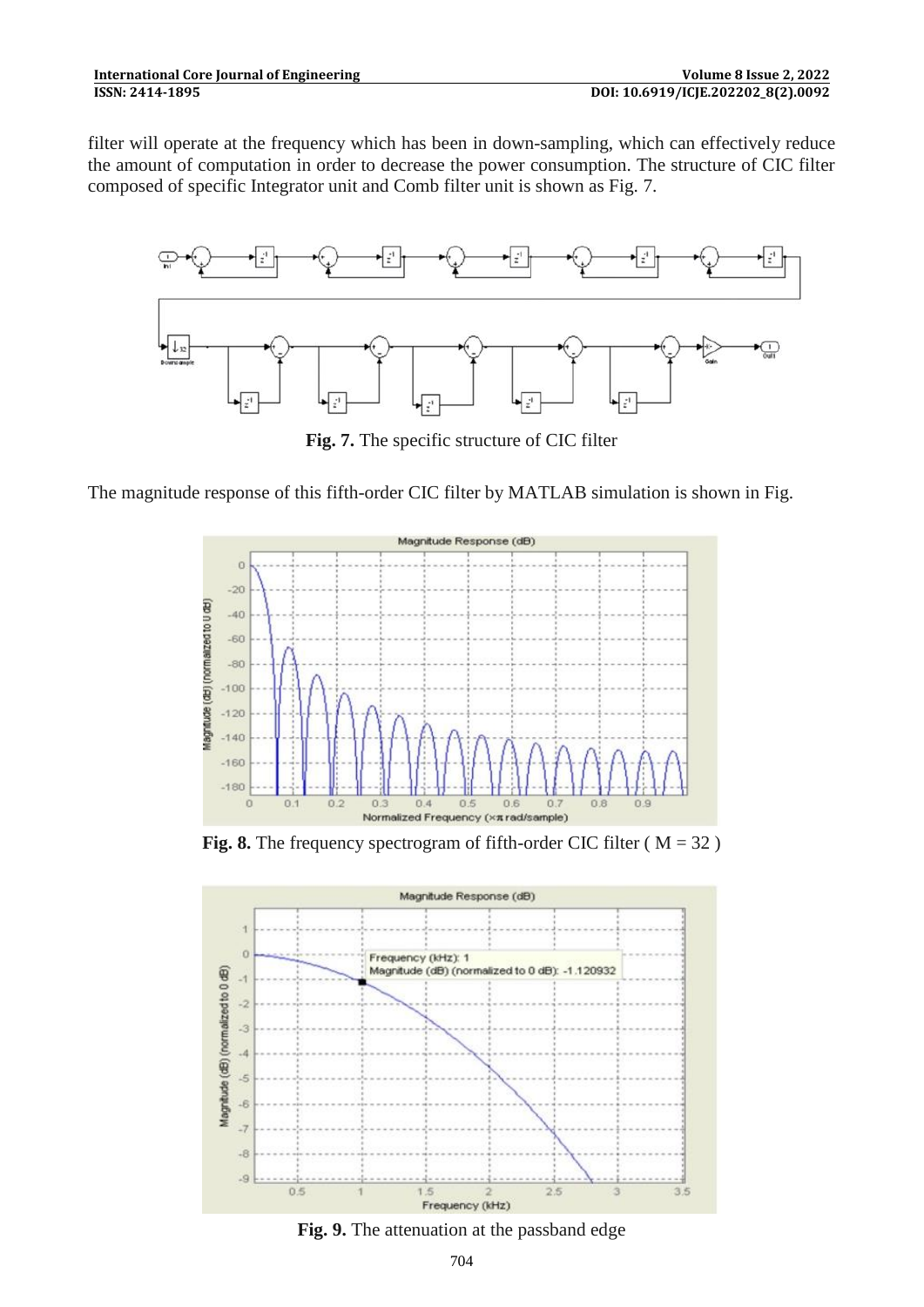It is necessary to check the attenuation at the passband edge of this CIC filter. The detail figure is shown in Fig. It can be observed that the attenuation at the passband edge of 1KHz is approximately 1.12dB. At this point, the signal output by the modulator is input into CIC filter for simulation, and the simulation figure obtained is shown in Fig.10.



**Fig. 10.** The MATLAB simulation of the output signal filtered by CIC filter

According to the Fig. 10., it can be found that the output is a sinusoidal signal. The signal of each cycle is composed of 32 steps due to the decimation rate  $M = 32$ , and each step is composed of 26 significant digits. ( $B = 26$ ). The length of data word ( $B$ ) is determined by this formula:

$$
B \ge K \log_2(D) + Bin \tag{2}
$$

In fifth-order CIC filter, K is the order of the filter which equals five ( $K = 5$ ), D is the decimation rate of the CIC filter ( $D = 32$ ), and Bin is the length of data word of input signal which equals one ( Bin = 1 ). Consequently,  $B = 26$ .

As can be observed from the Fig. 10., the attenuation at the edge of the passband, there is an approximately 1.12 dB attenuation at 1KHz, which does not meet the accuracy requirements of the design of this project. Therefore, a compensating filter should be connected in series after the CIC filter to compensate the passband. Not only the function of compensation, the trimming filter also needs to double the signal decimation. After decimating 32 times by CIC filter, the sampling frequency at this time decreasing from 64 KHz to 32 KHz.

The expression of the magnitude response of the compensating filter at the passband is:

$$
H(e^{j\omega}) = \frac{1}{H_{\text{circ}}(e^{j\omega})} = |\frac{\sin(\omega/2)}{\sin(32\omega/2)}|^5
$$
 (3)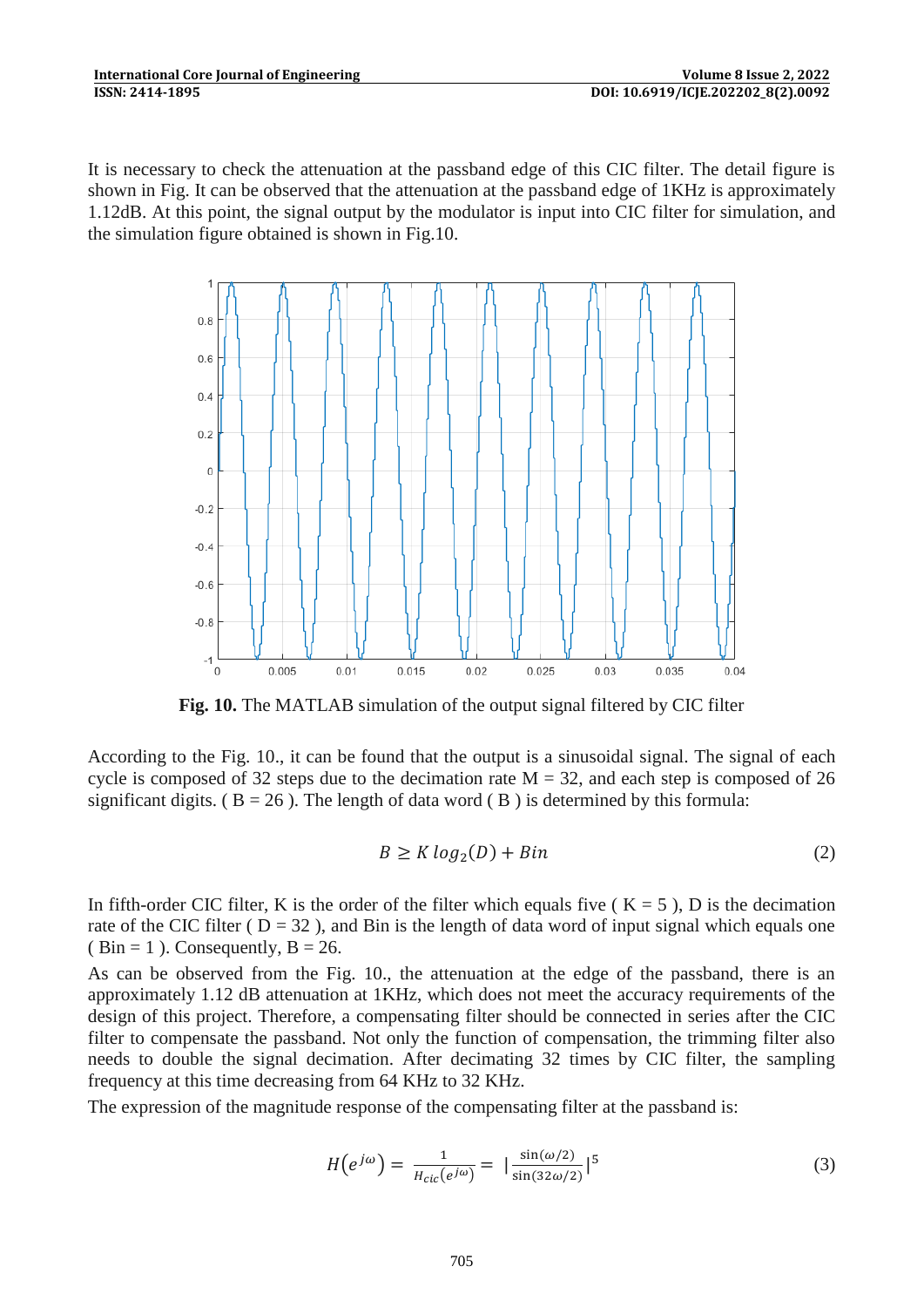

Fig. 11. The magnitude response of compensating filter



**Fig. 12.** The magnitude response of CIC filter and compensating filter \*Red line: Trimming filter; Blue line: CIC filter

According to Fig. 11., the compensated signal only attenuates about 0.24 dB at 1KHz.

Fig. 12 compares the magnitude response of CIC filter with the trimming filter. Through the information from the figure, it can be observed that the attenuation of passband is 0.0001 dB and the attenuation of stopband is 150 dB. After decimated 2 times by trimming filter, the output sampling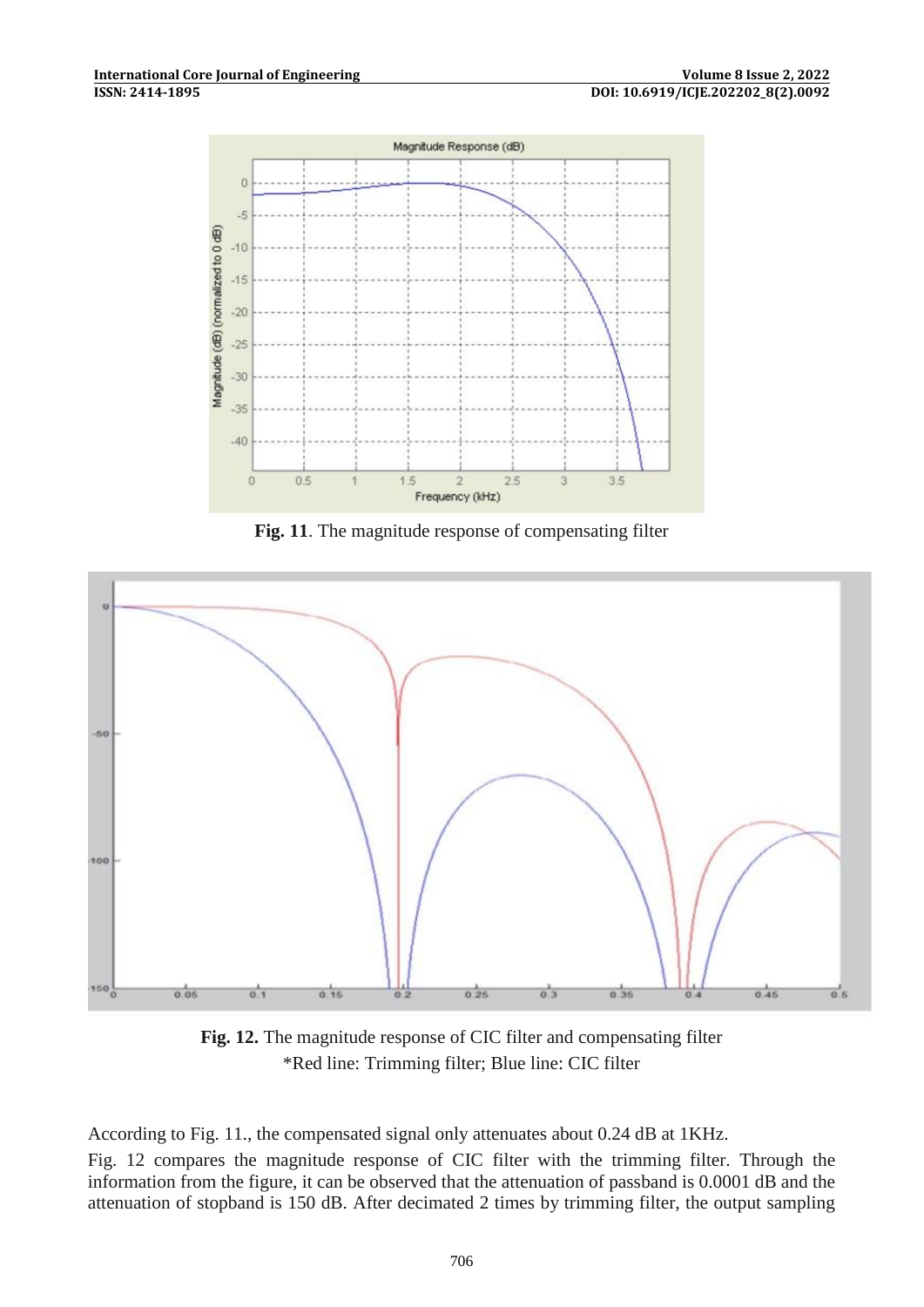rate decreased from 64KHz to 32KHz, and the cut-off frequency of passband is 1 KHz. The circuit diagram was designed as symmetric form, which is shown in Fig. 13.



**Fig. 13.** The circuit diagram of compensating filter



**Fig. 14.** MATLAB simulation of the output signal from comp filter

The output signal from the trimming filter for MATLAB simulation is shown in the Fig. 14.. According to the simulation result, after double decimation, the output signal is sinusoidal signal composed of 16 steps in each cycle. And the length of data word ( B ) each step remains 26-bit.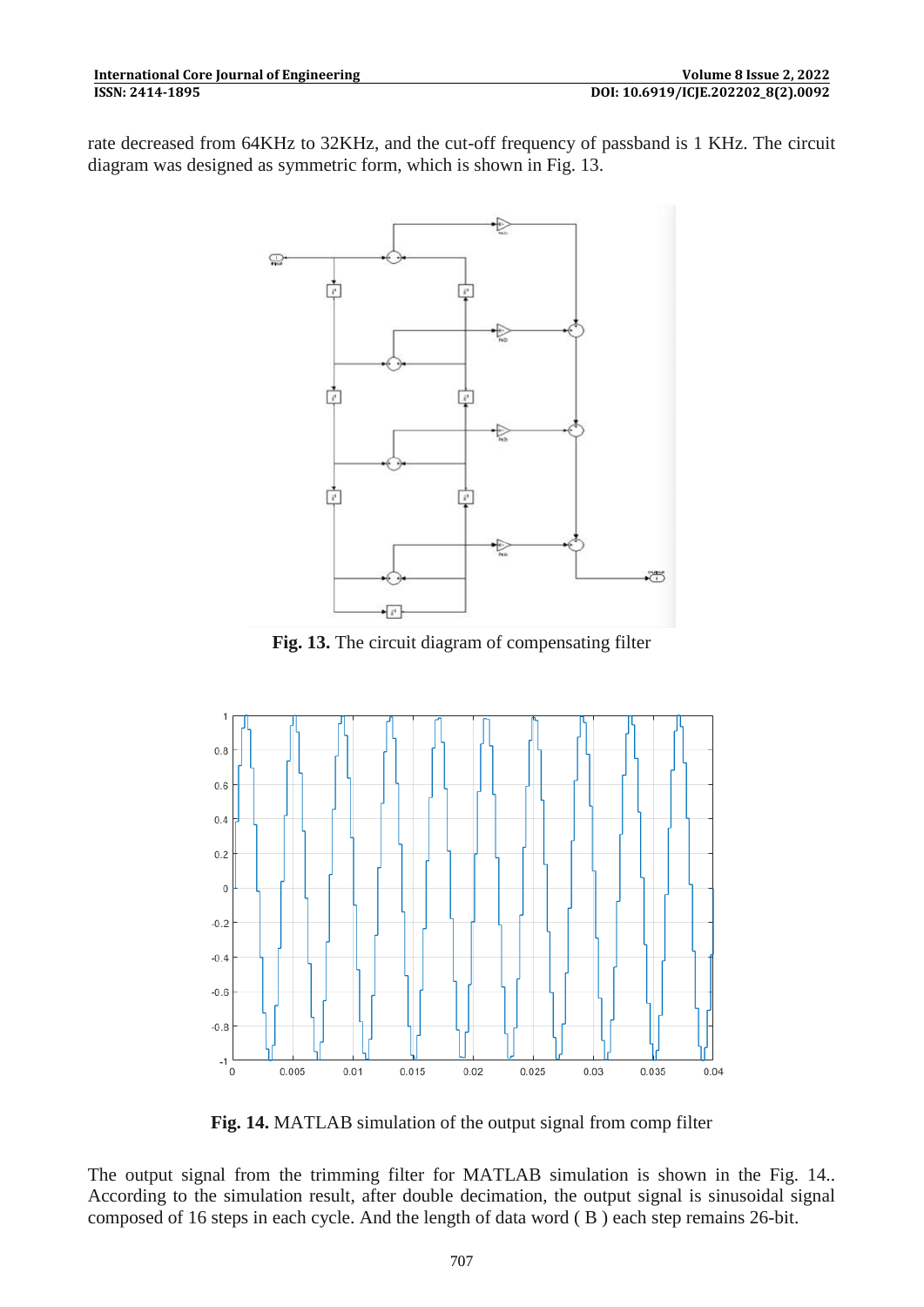After the compensating filter, the sampling frequency of the signal has been decreased to 32 kHz, and the last step of down-sampling process needs to be carried out by the Half-Band filter. The Half - Band filter is designed based on the Equal-Ripple rule. By using this method, the approximate error of Half Band filter is in even distribution at the passband and the stopband in order to obtain the lower order of the filter. According to this rule, the parameters of the Half-Band filter can be determined as follows: 32 kHz sampling frequency, 1 kHz cut-off frequency, passband ripple coefficient with 10-7 dB, output signal with 24 bits, 102 orders of the Half Band filter. The magnitude response diagram of the Half-Band filter is shown in Fig. 15.



**Fig. 15.** The magnitude response of Half Band filter



**Fig. 16.** The magnitude response of passband ripple coefficient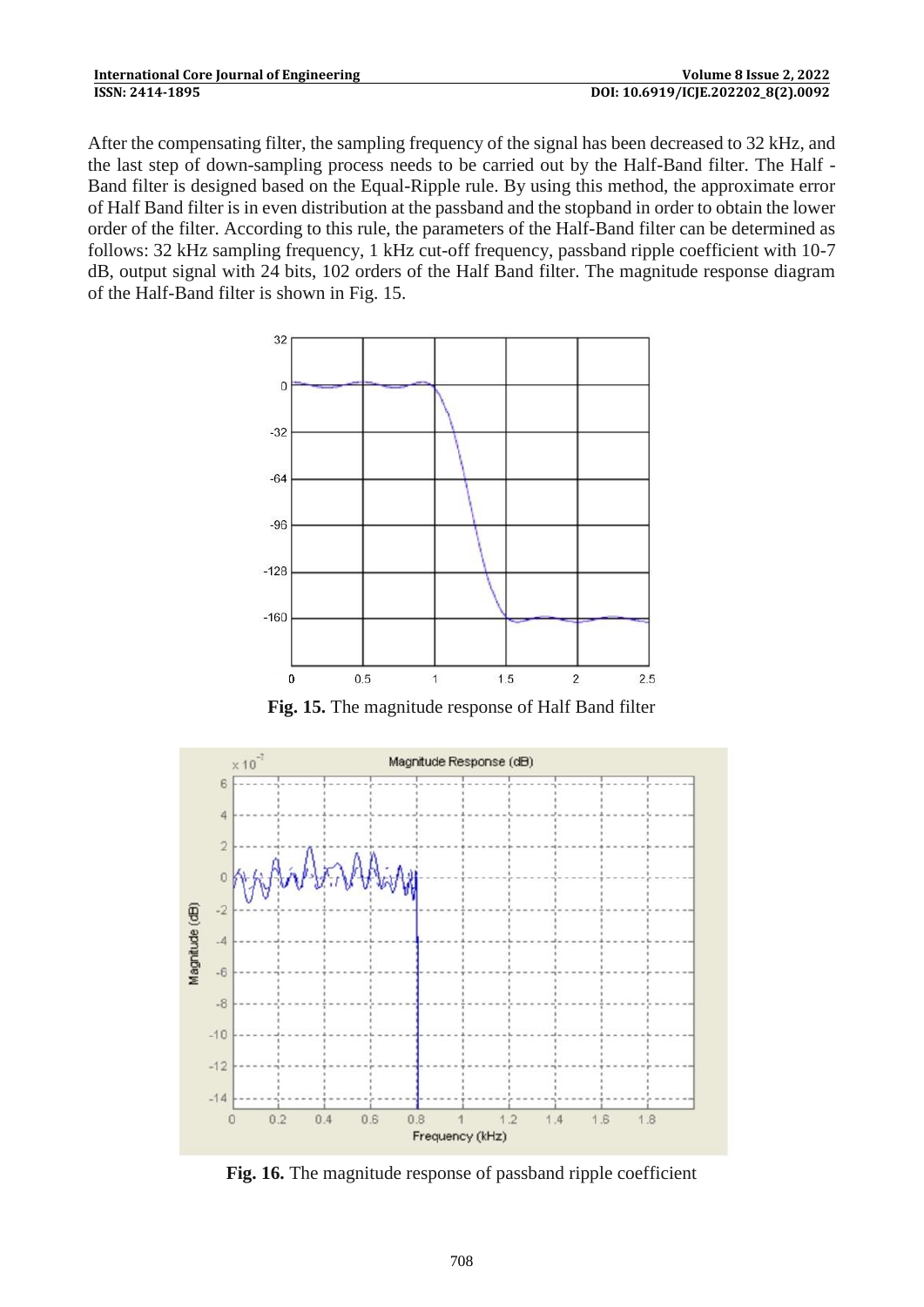It can be observed that the minimum stopband attenuation of the Half-Band filter is approximately 157dB. Fig. 16. is the magnitude response of the passband ripple coefficient which is nearly 1\*10-7. Half of the coefficients of the Half-Band filter are zero except for the middle term h(51). The coefficients generated by MATLAB are shown in fig. 17.

| -0.000000070780515670776367<br>$h(0)=h(102)$<br>0.00000039115548133850098<br>$h(2)=h(100)$<br>$h(4)=h(98)$<br>-0.0000014230608940124512<br>$h(6)=h(96)$<br>0.0000041425228118896484<br>$h(8)=h(94)$<br>-0.000010408461093902588<br>0.00002351030707359314<br>$h(10)=h(92)$<br>-0.000048857182264328003<br>$h(12)=h(90)$<br>0.00009486079216003418<br>$h(14)=h(88)$<br>-0.00017396360635757446<br>$h(16)=h(86)$<br>0.00030381232500076294<br>$h(18)=h(84)$<br>$h(20)=h(82)$<br>-0.00050845742225646973<br>0.00081960856914520264<br>$h(22)=h(80)$<br>-0.0012779161334037781<br>$h(24)=h(78)$<br>$h(26)=h(76)$<br>0.001934342086315155<br>-0.0028519146144390106<br>$h(28)=h(74)$<br>0.0041084550321102142<br>$h(30)=h(72)$<br>-0.0058013685047626495<br>$h(32)=h(70)$<br>$h(34)=h(68)$<br>0.0080568864941596985<br>$h(36)=h(66)$<br>-0.0110483318567276<br>$h(38)=h(64)$<br>0.015033744275569916<br>-0.020437635481357574<br>$h(40)=h(62)$<br>$h(42)=h(60)$<br>0.028045382350683212<br>-0.039534486830234528<br>$h(44)=h(58)$<br>0.059283807873725891<br>$h(46)=h(56)$<br>-0.1034199483692646<br>$h(48)=h(54)$<br>0.31740583851933479<br>$h(50)=h(52)$<br>h(51)<br>0.5 |  |
|-----------------------------------------------------------------------------------------------------------------------------------------------------------------------------------------------------------------------------------------------------------------------------------------------------------------------------------------------------------------------------------------------------------------------------------------------------------------------------------------------------------------------------------------------------------------------------------------------------------------------------------------------------------------------------------------------------------------------------------------------------------------------------------------------------------------------------------------------------------------------------------------------------------------------------------------------------------------------------------------------------------------------------------------------------------------------------------------------------------------------------------------------------------------------|--|
|                                                                                                                                                                                                                                                                                                                                                                                                                                                                                                                                                                                                                                                                                                                                                                                                                                                                                                                                                                                                                                                                                                                                                                       |  |
|                                                                                                                                                                                                                                                                                                                                                                                                                                                                                                                                                                                                                                                                                                                                                                                                                                                                                                                                                                                                                                                                                                                                                                       |  |
|                                                                                                                                                                                                                                                                                                                                                                                                                                                                                                                                                                                                                                                                                                                                                                                                                                                                                                                                                                                                                                                                                                                                                                       |  |
|                                                                                                                                                                                                                                                                                                                                                                                                                                                                                                                                                                                                                                                                                                                                                                                                                                                                                                                                                                                                                                                                                                                                                                       |  |
|                                                                                                                                                                                                                                                                                                                                                                                                                                                                                                                                                                                                                                                                                                                                                                                                                                                                                                                                                                                                                                                                                                                                                                       |  |
|                                                                                                                                                                                                                                                                                                                                                                                                                                                                                                                                                                                                                                                                                                                                                                                                                                                                                                                                                                                                                                                                                                                                                                       |  |
|                                                                                                                                                                                                                                                                                                                                                                                                                                                                                                                                                                                                                                                                                                                                                                                                                                                                                                                                                                                                                                                                                                                                                                       |  |
|                                                                                                                                                                                                                                                                                                                                                                                                                                                                                                                                                                                                                                                                                                                                                                                                                                                                                                                                                                                                                                                                                                                                                                       |  |
|                                                                                                                                                                                                                                                                                                                                                                                                                                                                                                                                                                                                                                                                                                                                                                                                                                                                                                                                                                                                                                                                                                                                                                       |  |
|                                                                                                                                                                                                                                                                                                                                                                                                                                                                                                                                                                                                                                                                                                                                                                                                                                                                                                                                                                                                                                                                                                                                                                       |  |
|                                                                                                                                                                                                                                                                                                                                                                                                                                                                                                                                                                                                                                                                                                                                                                                                                                                                                                                                                                                                                                                                                                                                                                       |  |
|                                                                                                                                                                                                                                                                                                                                                                                                                                                                                                                                                                                                                                                                                                                                                                                                                                                                                                                                                                                                                                                                                                                                                                       |  |
|                                                                                                                                                                                                                                                                                                                                                                                                                                                                                                                                                                                                                                                                                                                                                                                                                                                                                                                                                                                                                                                                                                                                                                       |  |
|                                                                                                                                                                                                                                                                                                                                                                                                                                                                                                                                                                                                                                                                                                                                                                                                                                                                                                                                                                                                                                                                                                                                                                       |  |
|                                                                                                                                                                                                                                                                                                                                                                                                                                                                                                                                                                                                                                                                                                                                                                                                                                                                                                                                                                                                                                                                                                                                                                       |  |
|                                                                                                                                                                                                                                                                                                                                                                                                                                                                                                                                                                                                                                                                                                                                                                                                                                                                                                                                                                                                                                                                                                                                                                       |  |
|                                                                                                                                                                                                                                                                                                                                                                                                                                                                                                                                                                                                                                                                                                                                                                                                                                                                                                                                                                                                                                                                                                                                                                       |  |
|                                                                                                                                                                                                                                                                                                                                                                                                                                                                                                                                                                                                                                                                                                                                                                                                                                                                                                                                                                                                                                                                                                                                                                       |  |
|                                                                                                                                                                                                                                                                                                                                                                                                                                                                                                                                                                                                                                                                                                                                                                                                                                                                                                                                                                                                                                                                                                                                                                       |  |
|                                                                                                                                                                                                                                                                                                                                                                                                                                                                                                                                                                                                                                                                                                                                                                                                                                                                                                                                                                                                                                                                                                                                                                       |  |
|                                                                                                                                                                                                                                                                                                                                                                                                                                                                                                                                                                                                                                                                                                                                                                                                                                                                                                                                                                                                                                                                                                                                                                       |  |
|                                                                                                                                                                                                                                                                                                                                                                                                                                                                                                                                                                                                                                                                                                                                                                                                                                                                                                                                                                                                                                                                                                                                                                       |  |
|                                                                                                                                                                                                                                                                                                                                                                                                                                                                                                                                                                                                                                                                                                                                                                                                                                                                                                                                                                                                                                                                                                                                                                       |  |
|                                                                                                                                                                                                                                                                                                                                                                                                                                                                                                                                                                                                                                                                                                                                                                                                                                                                                                                                                                                                                                                                                                                                                                       |  |
|                                                                                                                                                                                                                                                                                                                                                                                                                                                                                                                                                                                                                                                                                                                                                                                                                                                                                                                                                                                                                                                                                                                                                                       |  |
|                                                                                                                                                                                                                                                                                                                                                                                                                                                                                                                                                                                                                                                                                                                                                                                                                                                                                                                                                                                                                                                                                                                                                                       |  |
|                                                                                                                                                                                                                                                                                                                                                                                                                                                                                                                                                                                                                                                                                                                                                                                                                                                                                                                                                                                                                                                                                                                                                                       |  |

**Fig. 17.** The coefficient of the Half Band filter calculated by MATLAB

Since FPGA is not able to recognize the floating point values generated by MATLAB, these floating point values need to be converted to fixed-point values for FPGA verification. Quantization of Q method is used in this project, which is to multiply the coefficient  $h(n)$  by 2Q. Q equals 15, then convert all the coefficients into binary numbers. Consequently, the fixed-point coefficients can be expressed as:

$$
h(N) = h(n) * 2^{15}
$$
 (4)

This project finally adopts the class of symmetry structure to design the Half-Band filter. The circuit diagram of the Half-Band filter is shown in Fig. 18.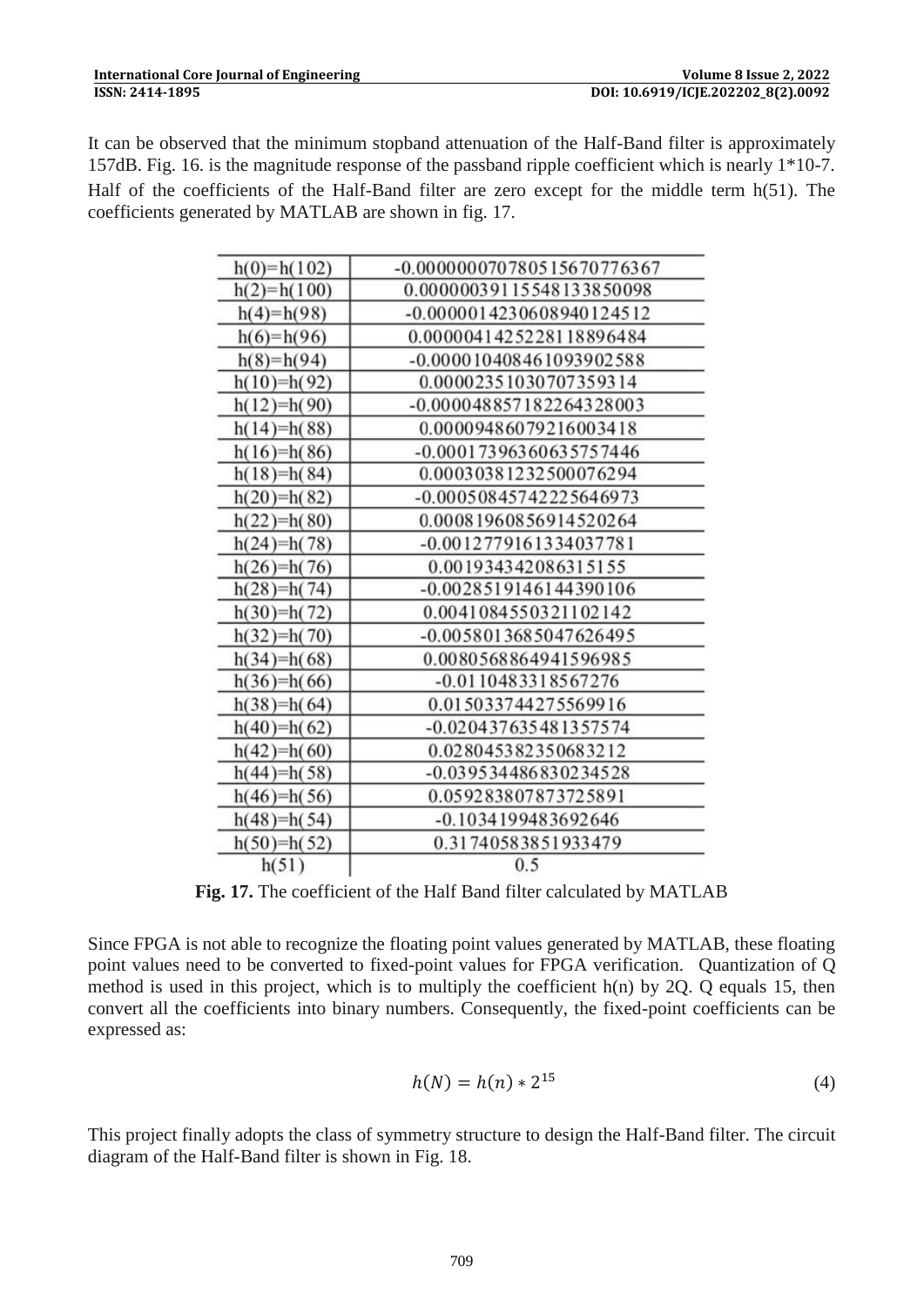

**Fig. 18.** The circuit diagram of Half-Band filter

Finally, the signal from the compensation filter is input into the Half-Band filter, and the output signal obtained by MATLAB simulation is shown in Fig. 19.



**Fig. 19.** The MATLAB simulation of the output signal from the Half Band filter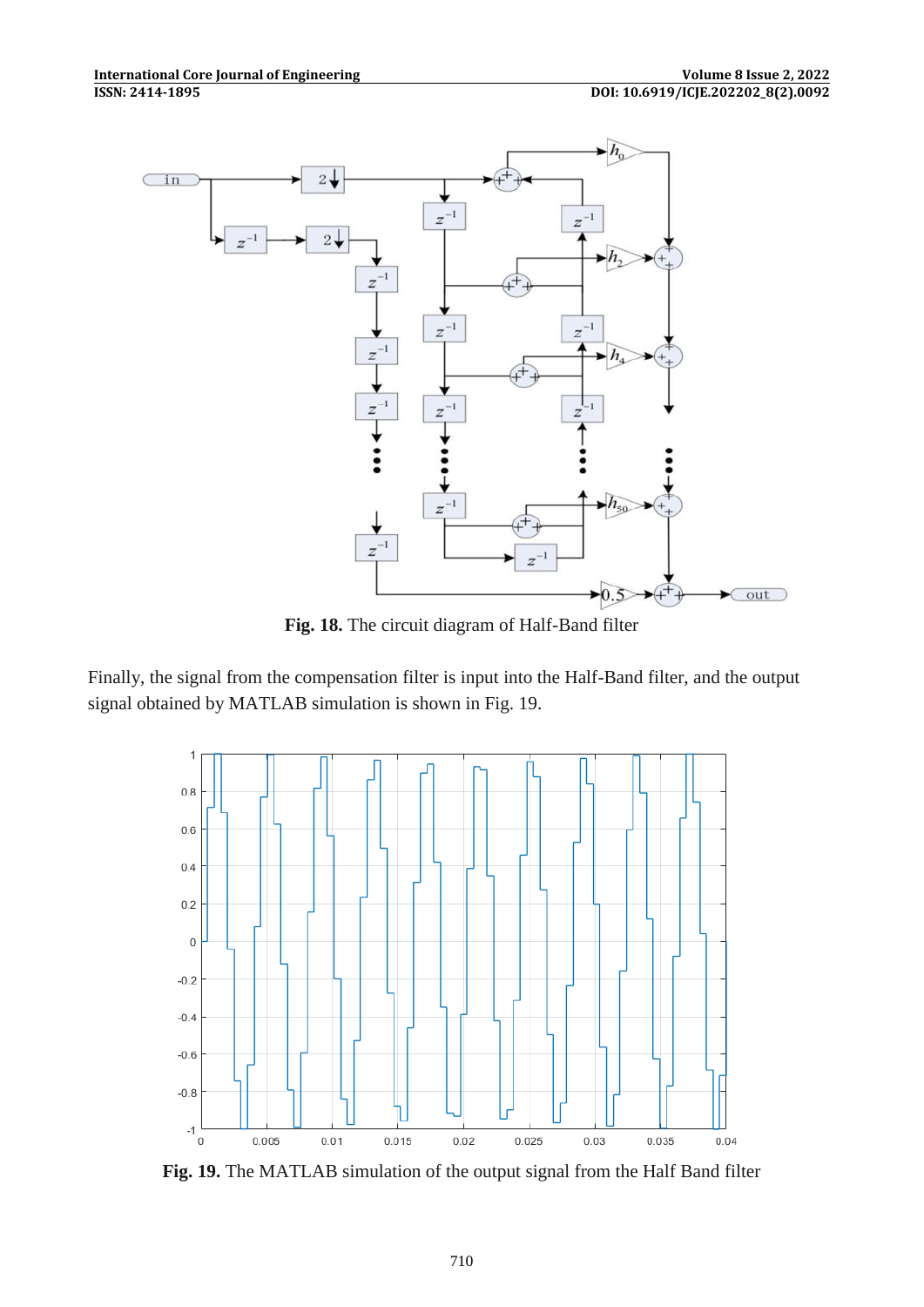

**Fig. 20.** The magnitude response of three-order cascade digital filter

It can be clearly observed from the figure that the final output signal is a sinusoidal signal composed of 8 steps in each cycle, and the length or data word of each step decreases from 26-bit to 24 bit, thus obtaining the final output signal of the whole multi-rate digital filter. Fig. 20 is the magnitude response of this three-order cascade digital filter.

According to the information in the Fig. 20, the minimum system attenuation of stopband is approximately 157 dB and passband ripple is about 0.0001 dB, which meet the accuracy of the design requirements. Meanwhile, due to the limitation of the digit length of the Half Band filter coefficient, CSD coding method is adopted to intercept the coefficient in this project.

SNR is the ratio of useful signal power to noise power. This project is a design of 24-bit accuracy digital filter, the ideal SNR should reach about 150dB. However, the difference between the ideal model and the actual circuit is inevitable. Fig. 21. And Fig. 22. present comparison between the SNR of the output signal from the modulator with that from the multi-rate filter.



**Fig. 21.** The power spectral density of the modulator signal.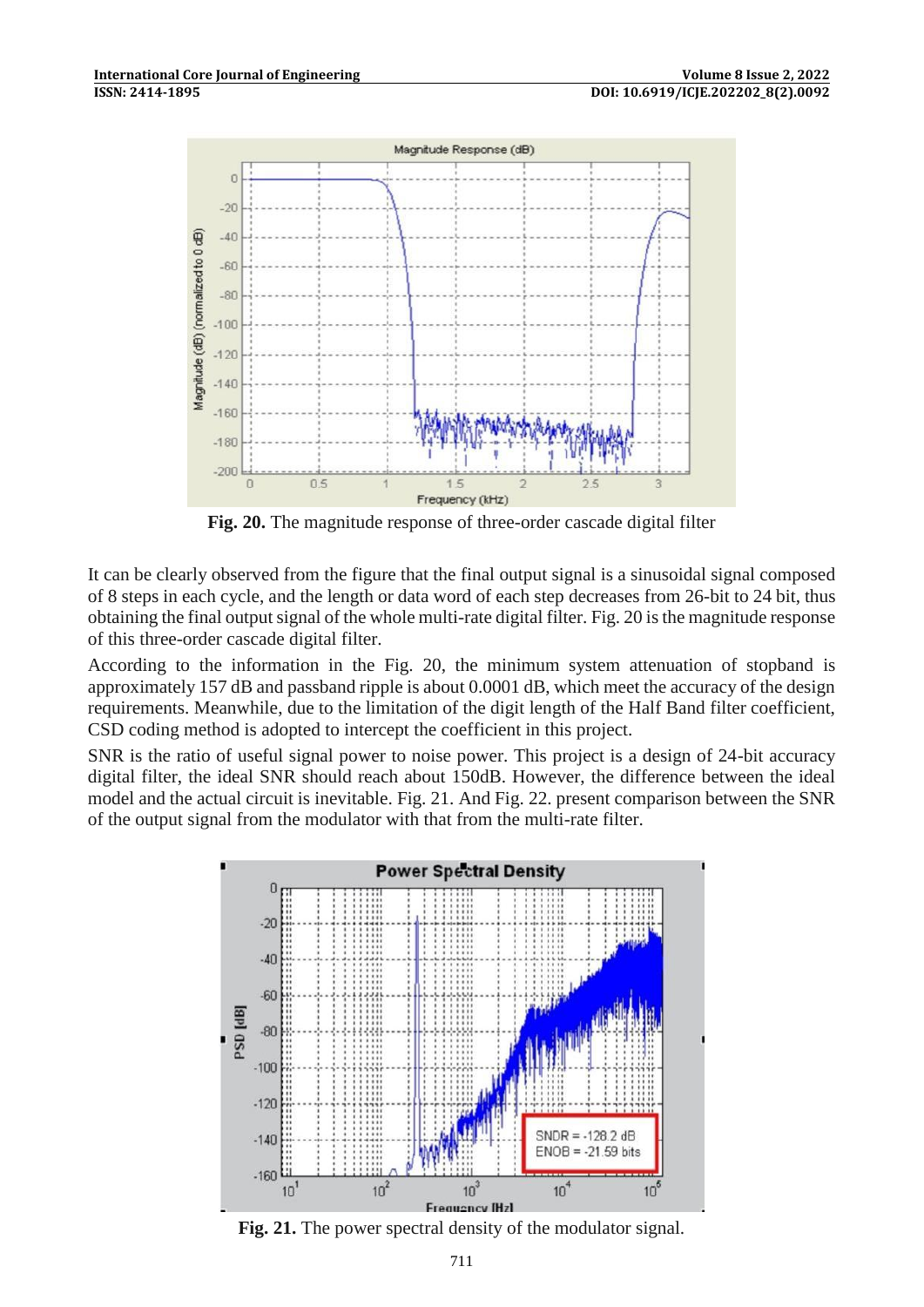

**Fig. 22.** The power spectral density of the multi-rate filter signal

According to this comparison, the SNR of the signal output from the modulator is only 128.2 dB. However, after the signal passing through the multi-rate filter, the SNR reaches 132 dB. Consequently, the multi-rate digital filter plays a good noise filtering function, which significantly improve the signal-to-noise ratio.

In conclusion, the design of digital filters based on sigma-Delta ADC has already been accomplish. According to the MATLAB simulation, the accuracy of the multi-rate filter is 24 bits, the sampling rate is 128, the cut-off frequency is 1KHz, and the SNR is 132 dB, which indicates that the digital filter performs a good noise filtering function in order to raise the SNR, and reduce the sampling frequency, which effectively reduce the power consumption of the system.

| Reference              | This project | $\lceil$ | $[2]$   | $[3]$   | [4]     | $[5]$   |
|------------------------|--------------|----------|---------|---------|---------|---------|
| $D$ (bits)             | 24           | 16.79    | 18      | 16      | 14.87   | 13.15   |
| SNR(dB)                | 132          | 102.8    | 110     | 87.2    | 103     | 98      |
| Structure of modulator | 4-order      | 4-order  | 4-order | 2-order | 4-order | 2-order |
| Over-sampling rate     | 128          | 64       | 64      | 64      | 128     | 64      |

**Table 1.** The comparison between this project and other digital microphone

It can be seen that compared with the multi-rate filter in the existing products of digital microphone, this design achieves higher SNR on the basis of maintaining high precision.

## **4. Conclusion**

In today's audio signal processing field, signal-to-noise ratio, over-sampling rate and the accuracy are the important parameters to measure the quality of digital filter. Sigma-delta A/D converter can achieve relatively high precision with relatively simple circuit, and it is widely used in high-resolution and high-precision converters. The converter is composed of analog modulator and digital decimation filter. The analog modulator can effectively reduce the quantization sound in the signal bandwidth and move the noise outside the signal bandwidth by using oversampling technology and noise shaping technology. The digital decimation filter can filter the out of band noise.